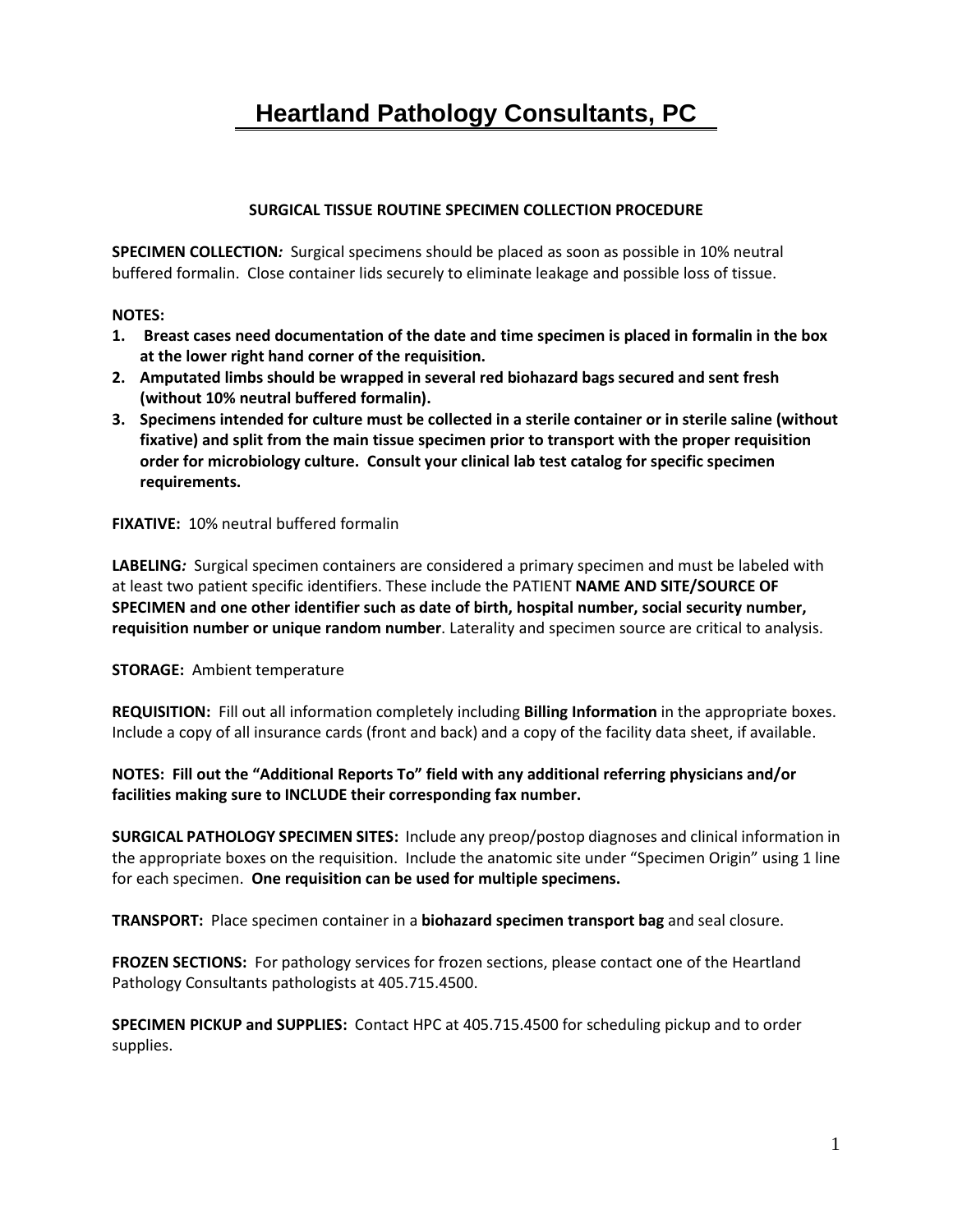## **BONE MARROW/PERIPHERAL SMEAR COLLECTION PROCEDURE**

**CLINICAL HISTORY:** Provide clear, complete clinical history including current CBC and relevant laboratory results.

**LABELING***:* Bone marrow and peripheral blood smear specimens, particularly prepared slides, are considered a primary specimen and must be labeled with at least two patient specific identifiers. These include the PATIENT **NAME AND SITE/SOURCE OF SPECIMEN and one other identifier such as date of birth, hospital number, social security number, requisition number or unique random number**. Laterality and specimen source are critical to analysis.

## **BONE MARROW CORE BIOPSY PREPARATION:**

- 1. Obtain biopsy core specimen from posterior iliac crest.
- 2. Make several touch preps of the bone marrow core by touching the core lightly to a clean glass slide.
- 3. Place bone marrow core biopsy in 10% buffered formalin.

## **BONE MARROW ASPIRATE PREPARATION:**

- 1. Draw bone marrow aspirate in a syringe containing no anticoagulant.
- 2. Make four to eight slides by putting a single drop of marrow aspirate from the syringe or needle on each slide and a making a blood film as you would with a peripheral blood smear. Thoroughly air dry. Label these slides "ASP". Proper labeling of this material is very important since it is not always possible to identify the source of smears, especially when marrow aspirates are markedly hypocellular.
- 3. Fill a 5 mL blood tube (containing approximately 0.5 mL of EDTA) with 1.5 mL of bone marrow aspirate material. Mix well to prevent clotting as soon as possible after the aspirate is drawn. Label this tube, "Aspirate".
- 4. Place the remainder of the aspirate material in a tube with no anti-coagulant and allow the material to clot. The clot should then be placed in 10% buffered formalin.
- 5. Also collect a tube of EDTA peripheral blood. 3-4 smears labeled "peripheral" and a copy of the CBC printout should be submitted with the bone marrow specimens.

## **PERIPHERAL SMEAR CONSULT:**

- 1. Collect 4 mL blood in an EDTA (lavender-top) tube and prepare 3-4 peripheral smear slides and label "peripheral."
- 2. Store peripheral smear slides at ambient temperature.
- 3. Submit peripheral blood smear slides along with copies of CBC and relevant laboratory results.

## **FLOW CYTOMETRY FOR BONE MARROW**

- 1. For bone marrow, collect 2-3 mL of marrow in Na Heparin (green-top tube).
- 2. For peripheral blood, collect 7 mL whole blood in Na Heparin (green-top tube).
- 3. Store at ambient temperature.
- 4. Contact HPC at 405.715.4500 and inform of specimen collection. Mark requisition with appropriate patient history, source information and "flow cytometry for bone marrow."

**STORAGE:** The slides should be separated from the rest of the specimen and kept at room temperature until pick up. The remainder of the specimen should be refrigerated until pick up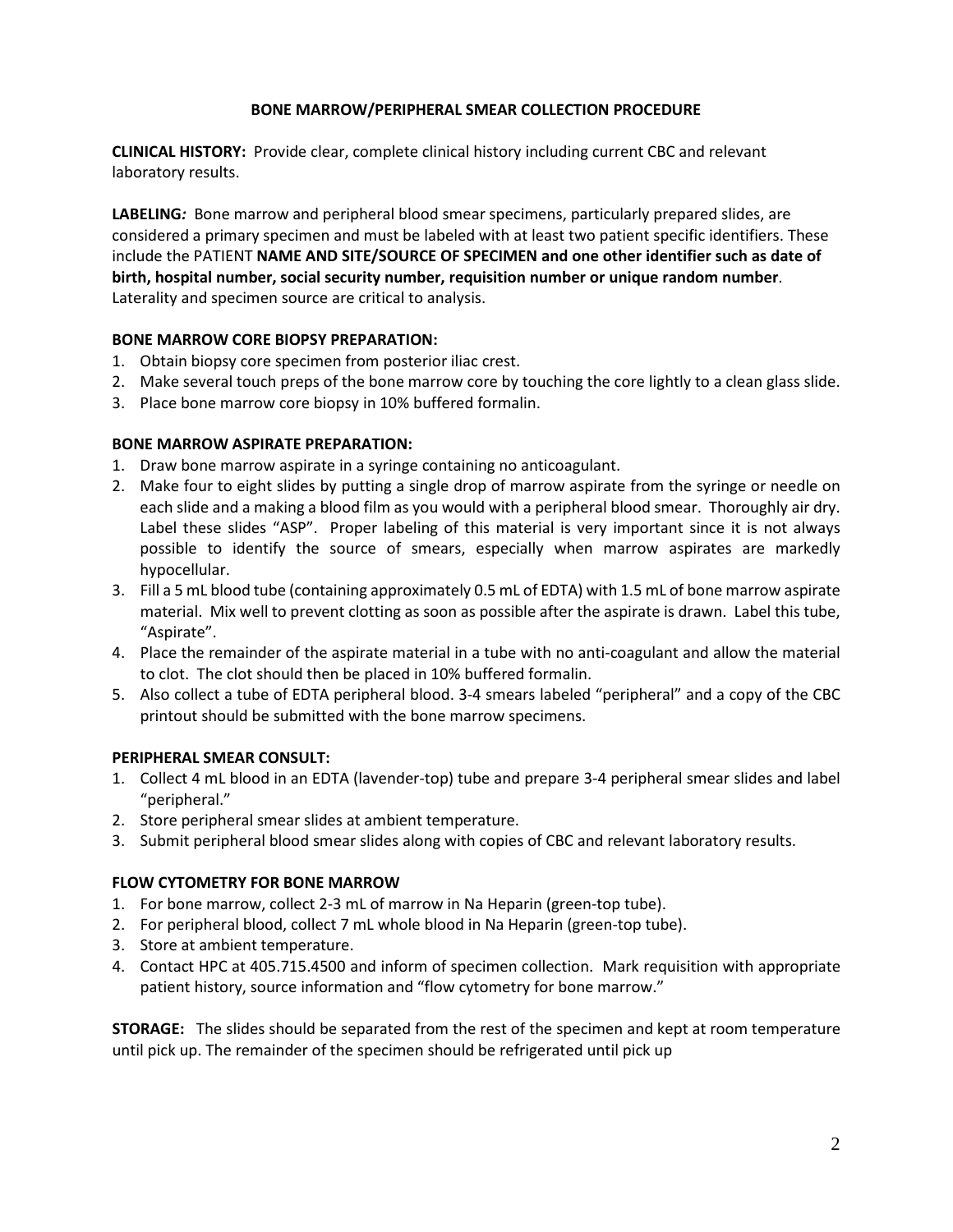**TRANSPORT:** All collected samples, including all slides, aspirate material, clotted material in formalin, and bone marrow core biopsy in formalin should be placed in a biohazard transport bag with a clinical information sheet, and any appropriate laboratory information.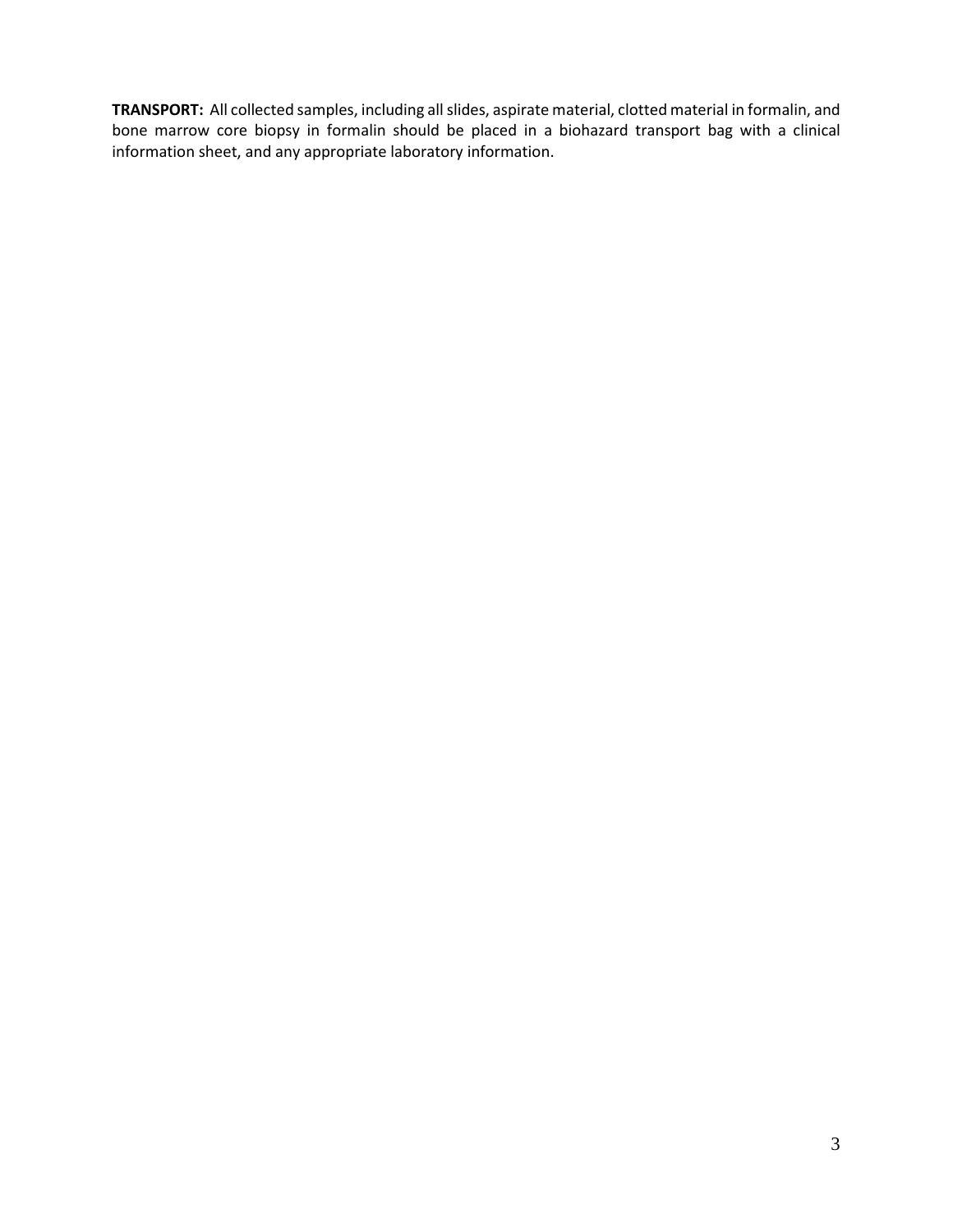## **NONGYNECOLOGICAL CYTOLOGY COLLECTION PROCEDURE**

#### **GENERAL INFORMATION:**

- 1. **Specimens processed for nongyn cytology specimens:** Add 70-95% alcohol as soon as possible in a volume equal to the specimen collected and label each container with the patient's name and site source. Submit the specimen along with the completed HPC requisition at room temperature.
- 2. **Specimens Processed for Microbiology or Clinical Analysis:** Specimens intended for culture must be collected in a sterile container or in sterile saline (without fixative) and split from the main Non-Gynecological specimen prior to transport with the proper requisition for microbiology culture or clinical testing. Consult your clinical lab test catalog for specific specimen requirements.

**LABELING***:* Non gyn specimens particularly submitted slides are considered a primary specimen and must be labeled with at least two patient specific identifiers. These include the PATIENT **NAME AND SITE/SOURCE OF SPECIMEN and one other identifier such as date of birth, hospital number, social security number, requisition number or unique random number**. Laterality and specimen source are critical to analysis.

## **PULMONARY SPECIMENS**

#### **SPUTUM**

- 1. **Specimen Required:** 5 mL (about one teaspoon) or more if possible, of sputum obtained from a deep cough specimen.
- 2. **Supplies:** 120 mL clean plastic specimen container; fixative (70% alcohol).
- 3. **Collection Procedure:**
	- a. Patient Preparation: When clinically feasible, sputum specimens should be obtained as follows. The optimum time for specimen collection is within 15 to 30 minutes after waking and before eating breakfast. Brushing of teeth or rinsing of the mouth thoroughly with water will reduce contamination by saliva. Instruct the patient to inhale and exhale deeply forcing air from the lungs using the diaphragm. Repeat until the patient coughs and is able to produce a sputum specimen.
	- b. Collect the specimen in the container, attempting to obtain at least one teaspoon of sputum. Specimen should be a deep cough specimen and not saliva. Saliva is of no diagnostic value. Greater diagnostic yield may be obtained if specimens are submitted on three to five successive mornings.
	- c. Add 70%-95% alcohol as soon as possible in a volume equal to the specimen collected. Label each container with the patient name and a second unique identifier such as date of birth and site source and laterality.
	- d. Submit the specimen at room temperature along with the completed HPC requisition.
	- **NOTE:** If a good specimen is not obtainable by this method or if the patient is unable to comply, obtain an induced sputum or tracheal aspirate.

## **POST-BRONCHOSCOPY SPUTUM**

- 1. **Patient Preparation:** Collect **one** good deep cough specimen at any time during the 24-hour period following bronchoscopy, as outlined in "Sputum" above.
- 2. Add 70%-95% alcohol as soon as possible in a volume equal to the specimen collected. Label each container with the patient name, site source and requisition peel-off number.
- 3. Submit the specimen at room temperature along with the completed HPC requisition.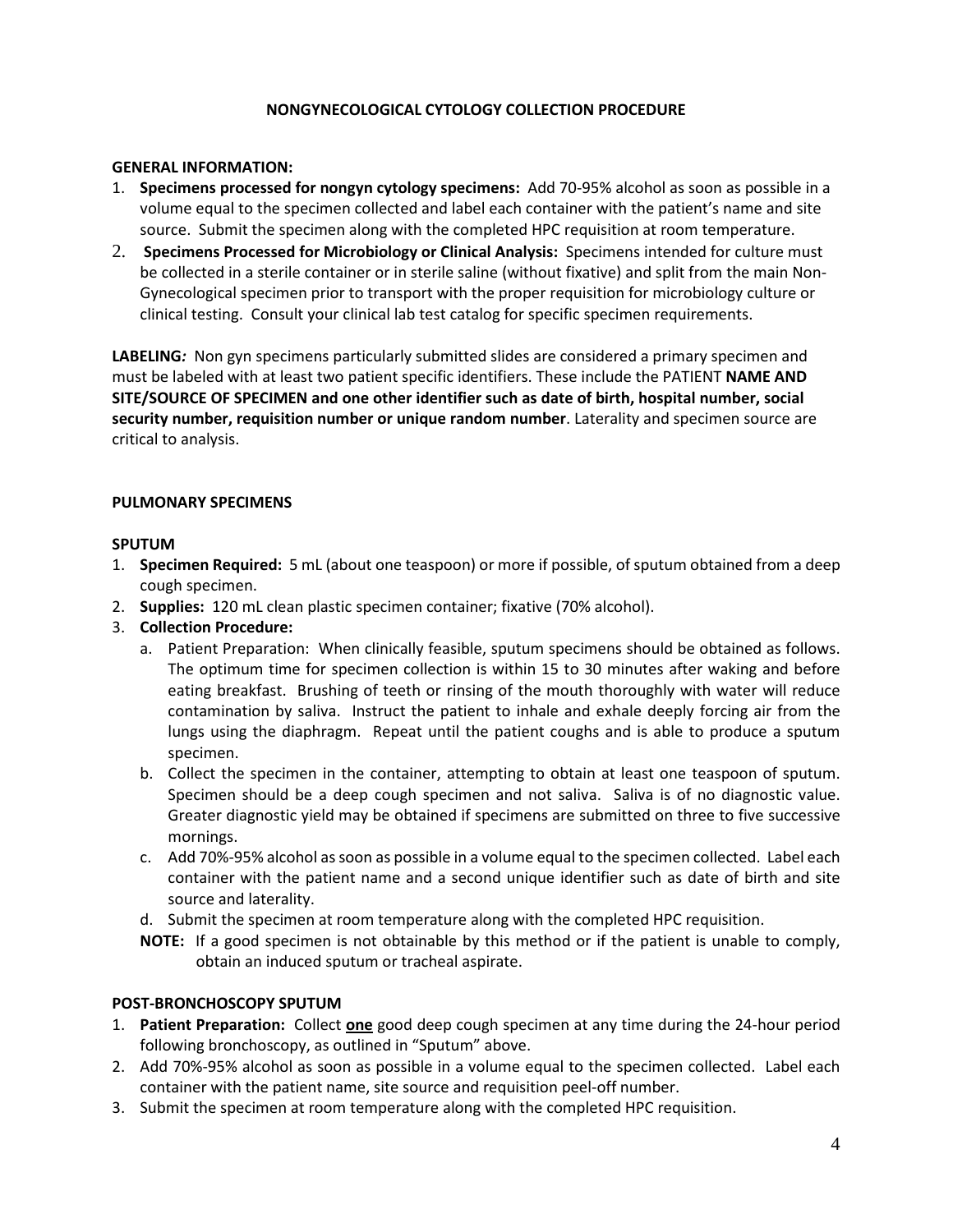## **BRONCHIAL BRUSHINGS**

- 1. **Specimen Required:** Bronchoscopically directed brushing of the identified lesion.
- 2. **Supplies:** Standard bronchoscopy equipment, one (or more if necessary) 5-10 mL vial and fixative of 70%-95% alcohol.

## 3. **Collection Procedure:**

- a. Using standard bronchoscopy technique identify the lesion in question and obtain a brushing sample of the lesion. Upon withdrawing the brush, agitate the brush vigorously in a 5-10 ML vial of sterile saline or fixative. If possible, detach the brush and leave it in the vial.
- b. Add 70%-95% alcohol as soon as possible in a volume equal to the specimen collected. Label each container with the patient name, site source.
- c. Submit the specimen at room temperature along with the completed HPC requisition. Label each slide with the patient name and a second unique identifier such as date of birth and site source and laterality.

## **BRONCHIAL WASHINGS**

- 1. **Specimen Require:** Bronchoscopically obtained washing (preferably at least 10 mL) of the bronchi in the region of the suspected lesion.
- 2. **Supplies:** Standard bronchoscopy equipment, 120 mL clean plastic specimen container(s) and fixative (70% -95% alcohol).
- 3. **Collection Procedure:** 
	- a. Using standard bronchoscopy technique, lavage the distribution of the bronchus to be sampled. Collect the wash in a clean container.
	- b. Add 70%- 95% alcohol as soon as possible in a volume equal to the specimen collected. Label each container with the patient name, site source and requisition peel-off number.
	- c. Submit the specimen at room temperature along with the completed HPC requisition and copies of insurance card(s).

## **E. BRONCHOALVEOLAR LAVAGE**

- 1. **Specimen Required:** Bronchoscopically obtained lavage (preferably at least 20 mL) of the distal airways and alveoli in the distribution of the suspected lesion.
- 2. **Supplies:** Standard bronchoscopy equipment and 120 mL clean plastic specimen containers, 70% 95% alcohol.
- 3. **Collection Procedure**
	- a. Using standard bronchoscopy BAL (bronchoalveolar lavage) technique, lavage the lung distribution in question with normal saline (or other physiologic solution). Collect the lavage specimen in a clean specimen container.
	- b. Add 70%-95% alcohol as soon as possible in a volume equal to the specimen collected. Label each container with the patient name, site source and requisition peel-off number.
	- c. Submit the specimen at room temperature along with the completed HPC requisition.

## **GASTROINTESTINAL SPECIMENS**

## **BRUSHINGS (Esophageal, GE Junction, Gastric, Duodenal, Bile Duct, Other)**

- 1. **Specimen Required:** Endoscopically directed brushing sample of the identified lesion.
- 2. **Supplies:** Standard endoscopy equipment, one (or more if necessary) 5-10 mL vials of sterile saline, fixative (70%-95% alcohol), frosted-end glass slides and spray fixative.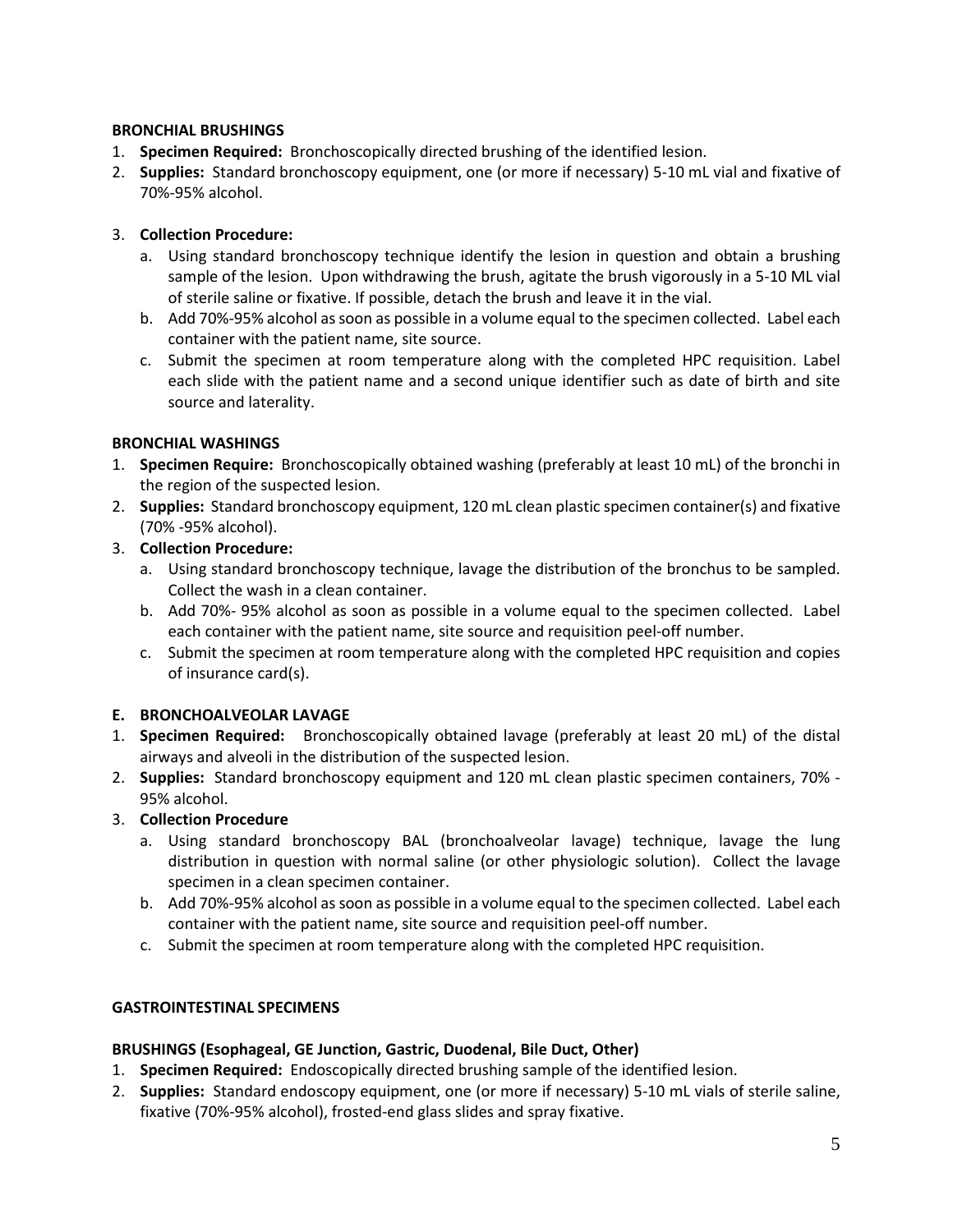## 3. **Collection Procedure**

a. Using standard endoscopy technique identify the lesion in question and obtain a brushing sample of the lesion.

**NOTE:** It is important to brush the edges of an ulcer, as well as the floor, in order to obtain diagnostic material.

- b. Upon withdrawing the brush, roll the brush onto clean slide labeled with patient's name. Spray fix immediately. Then, agitate the brush vigorously in a 5-10 mL vial of saline or fixative. If possible, detach the brush and leave it in the vial.
- c. Add 70%-95% alcohol as soon as possible in a volume equal to the specimen collected. Label each container with the patient name, site source.
- d. Submit the specimen at room temperature along with the completed HPC requisition.

## **WASHINGS (Esophageal, Gastric, Other)**

- 1. **Specimen Required:** Endoscopically obtained washing (preferably at least 10 mL) of the region of the suspected lesion.
- 2. **Supplies:** Standard endoscopy equipment, 120 mL clean plastic specimen container(s) and fixative (70%-95% alcohol)
- 3. **Collection Procedure**
	- a. Using standard endoscopy technique, lavage the area of interest using a physiologic solution. Aspirate the solution and place in a clean specimen container.
	- b. Add 70%-95% alcohol as soon as possible in a volume equal to the specimen collected. Label each container with the patient name, site source and requisition peel-off number.
	- c. Submit the specimen at room temperature along with the completed HPC requisition.

## **BILE DRAINAGE**

- 1. **Specimen Required:** 10 mL or more of collected bile drainage.
- 2. **Supplies:** Standard transcutaneous or endoscopic biliary drainage equipment and clean plastic specimen container of appropriate size.
- 3. **Collection Procedure:**
	- a. Using appropriate sterile technique, collect as much bile drainage through the drainage apparatus as possible, into a clean plastic container.
	- b. Add 70%-95% alcohol as soon as possible in a volume equal to the specimen collected. Label each container with the patient name, site source.
	- c. Submit the specimen at room temperature along with the completed HPC requisition.

**NOTE:** Bile specimens will degenerate very rapidly due to enzymatic activity and bile salts. Therefore, a 24-hour bile collection is not suitable for cytologic evaluation.

## **UROLOGIC SPECIMENS**

## **VOIDED/CATHERIZED URINE**

- 1. **Specimen Required:** 50 mL of an appropriately collected voided or catheterized urine specimen.
- 2. **Supplies:** Clean collection container of appropriate size, standard catheterization equipment (for catheterized urine) and fixative (70%-95% alcohol).
- 3. **Collection Procedure**
	- a. Patient Preparation: For purposes of obtaining the greatest yield of diagnostic material, a second morning voided urine specimen should be obtained, if possible. A midstream, clean catch specimen is recommended to avoid vaginal contamination in female patients. A midstream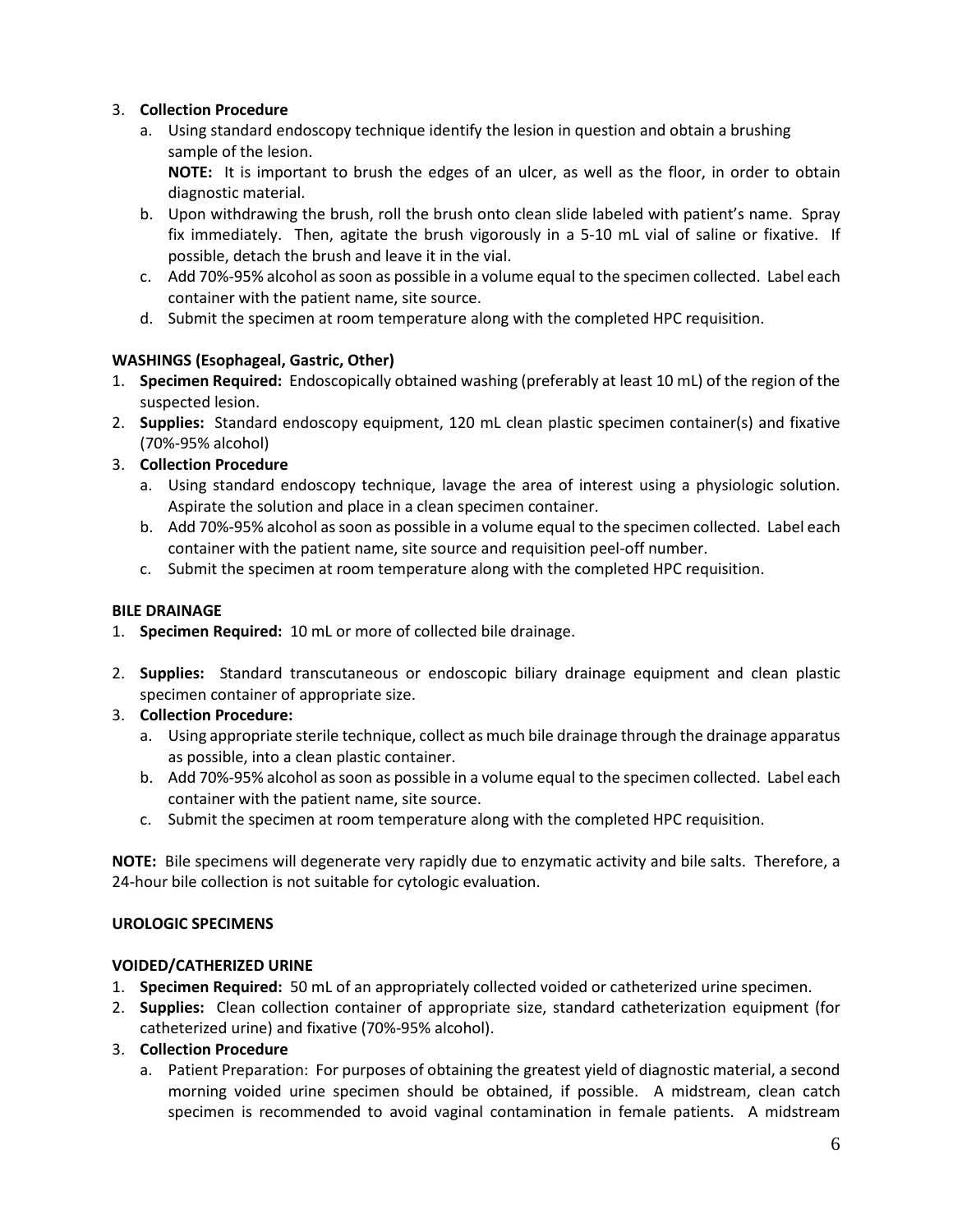specimen, not necessarily clean catch, is recommended for male patients. If the patient must be catheterized to obtain the specimen, this should be noted on the specimen requisition as catheterization can lead to artifacts that may be misinterpreted without the knowledge that the specimen was catheterized.

- b. Add 70%-95% alcohol as soon as possible in a volume equal to the specimen collected. Label each container with the patient name, site source and requisition peel-off number.
- c. Submit the specimen at room temperature along with the completed HPC requisition.

## **OTHER UROLOGIC SPECIMENS (Bladder Washing/Ureteral Washing)**

- 1. **Specimen Required:** 10 mL (or more) of an appropriately collected cystoscopically derived specimen.
- 2. **Supplies:** Standard cystoscopy equipment, clean collection container of appropriate size and fixative (70% -95% alcohol).
- 3. **Collection Procedure**
	- a. Using standard cystoscopy technique, obtain washing specimens, carefully denoting specific specimen sites for each specimen on the requisition.
	- b. Add 70%- 95% alcohol as soon as possible in a volume equal to the specimen collected. Label each container with the patient name, site source.
	- c. Submit the specimen at room temperature along with the completed HPC requisition.

## **BODY CAVITY FLUID SPECIMENS**

## **COLLECTION OF BODY CAVITY FLUIDS**

- 1. **Specimen Required:** 10 mL (or more) of fluid obtained from an appropriately performed paracentesis.
- 2. **Supplies:** Standard paracentesis equipment, clean collection container of appropriate size and fixative (70% - 95% alcohol).
- 3. **Collection Procedure**
	- a. Using standard paracentesis technique, obtain a fluid specimen from the desired body cavity. If necessary, move the patient into multiple positions to suspend cellular material in the fluid**. A minimum of 10 mL of specimen is desirable for optimal cytologic evaluation.** If other studies are required, withdraw a fraction of the specimen and submit it to the appropriate clinical laboratory separately, following their guidelines for specimen collection. Heparin may be added to the specimen to reduce clotting. Place three (3) units of heparin per mL capacity of the collection container. Agitate the container to coat the sides with heparin. Rinse the paracentesis instrument with a small amount of heparin to prevent clotting of specimen before it is put into the collection container. Add specimen to the heparinized container. Gently agitate to thoroughly mix the specimen and heparin.
	- b. Add 70%- 95% alcohol as soon as possible in a volume equal to the specimen collected. Label each container with the patient name and site source.
	- c. Submit the specimen at room temperature along with the completed HPC requisition.

## **COLLECTION OF JOINT FLUID FOR CRYSTAL ANALYSIS**

1. **Specimen Required:** 5 mL of joint fluid fresh (no preservative). Tissue may be submitted in 10% neutral buffered formalin if microbiology culture is not indicated. Submit the specimen at room temperature.

**NOTE: If a microbiology culture is indicated, please split the specimen into two (2) sterile containers. Consult your clinical lab testing catalog for specific specimen requirements.**

2. **Supplies:** Appropriate gauge needle and syringe, collection containers (i.e., sterile red top Vacutainer or 10% neutral buffered formalin)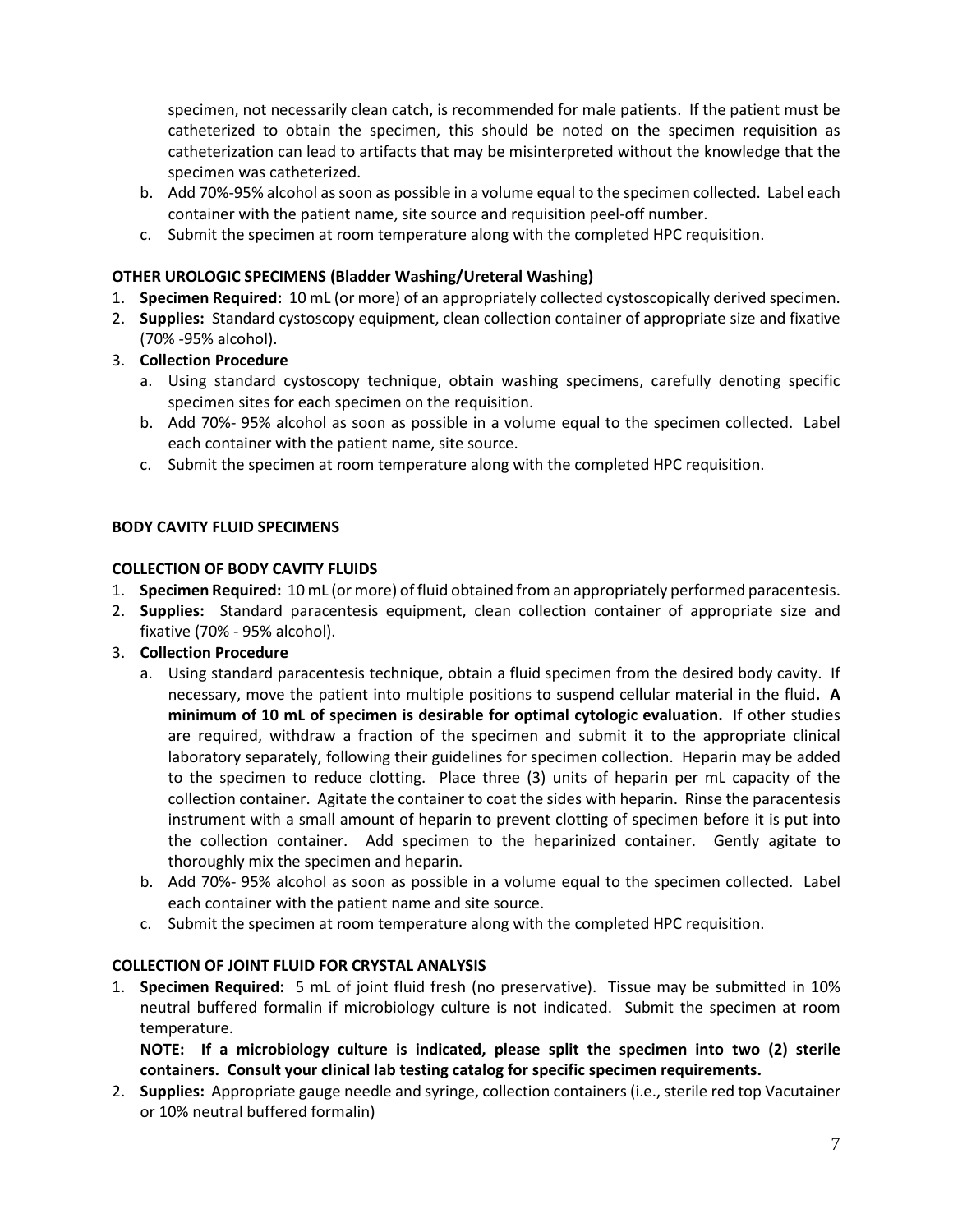#### **FINE NEEDLE ASPIRATION SPECIMENS**

#### **Supplies**

Plastic syringe of appropriate ml size. Syringe pistol or tube extension (optional). 22, 25 or 27-gauge needle of appropriate length. 70% - 95% ethyl alcohol

## **Provided by HPC in FNA kit: (Call 405 705 1770 for additional kits)**

Single end frosted glass slides Fixative (70%- 95% ethyl alcohol) in container for fixed smears Conical tube for cyst fluid or needle rinse. Plastic slide holder

#### **Collection Procedure**

#### 1. **Aspiration**

- a. Assemble the aspirating equipment. **If using ultrasound gel wipe the skin of the gel before aspirating as the gel obscures cellular detail and mimics colloid particularly in thyroid aspirates.**
- b. A quick motion should be used in passing the needle through the skin. The needle is then advanced through the subcutaneous tissue into the mass.
- c. With the needle in the mass, the needle tip should be moved in short motions initially to loosen cells within the mass. Negative pressure is then applied by pulling back on the plunger of the syringe. Without releasing pressure, the needle within the target is withdrawn slightly but not out of the lesion, and then reinserted at a slightly different angle. This maneuver should be repeated several times before complete withdrawal. If blood or material appears in the hub of the needle, the aspiration should be stopped. Prior to withdrawal of the needle, negative pressure must be released to prevent suction of the material into the barrel of the syringe when the needle exits the skin.

#### 2. **Preparation of Direct Smears**

- a. For preparation of smears, single-end frosted slides should be utilized. Slides should be labeled with patient name and site source. Gently express a drop of aspirated fluid onto a slide. If the aspirated material is abundant and fluid, a small drop may be easily expressed without force. If the material is more scant or more viscous or solid, the material must often be forcefully expelled.
- b. Once the specimen drop is on the slide it should by **quickly** smeared. The simplest way to accomplish this is to oppose a second glass slide onto the first, allowing the aspirated material to provide surface tension between the two slides, and then gently and quickly pull the two slides apart in a horizontal motion to distribute the material in a thin film over both slides.
- c. Some or all of the smears should be air dried and left without fixation. Thyroid aspirates and lymph nodes are best suited for air drying as colloid, lymphocytes and cellular material is best seen by this technique. An additional slide may be prepared and must be quickly placed in 70%-95% ethyl alcohol container to preserve cells. Fixed specimens are particularly useful in lesions suspected of producing keratin such as squamous cell carcinomas. **If the specimen cannot be quickly fixed it is better to just let it air dry as post fixing an air dried specimen compromises cytological detail.**
- d. If material remains in the hub of the needle or a cyst is encountered, this material may be flushed into a conical tube containing 70%-95% ethyl alcohol. An alternative method is to take a hemostat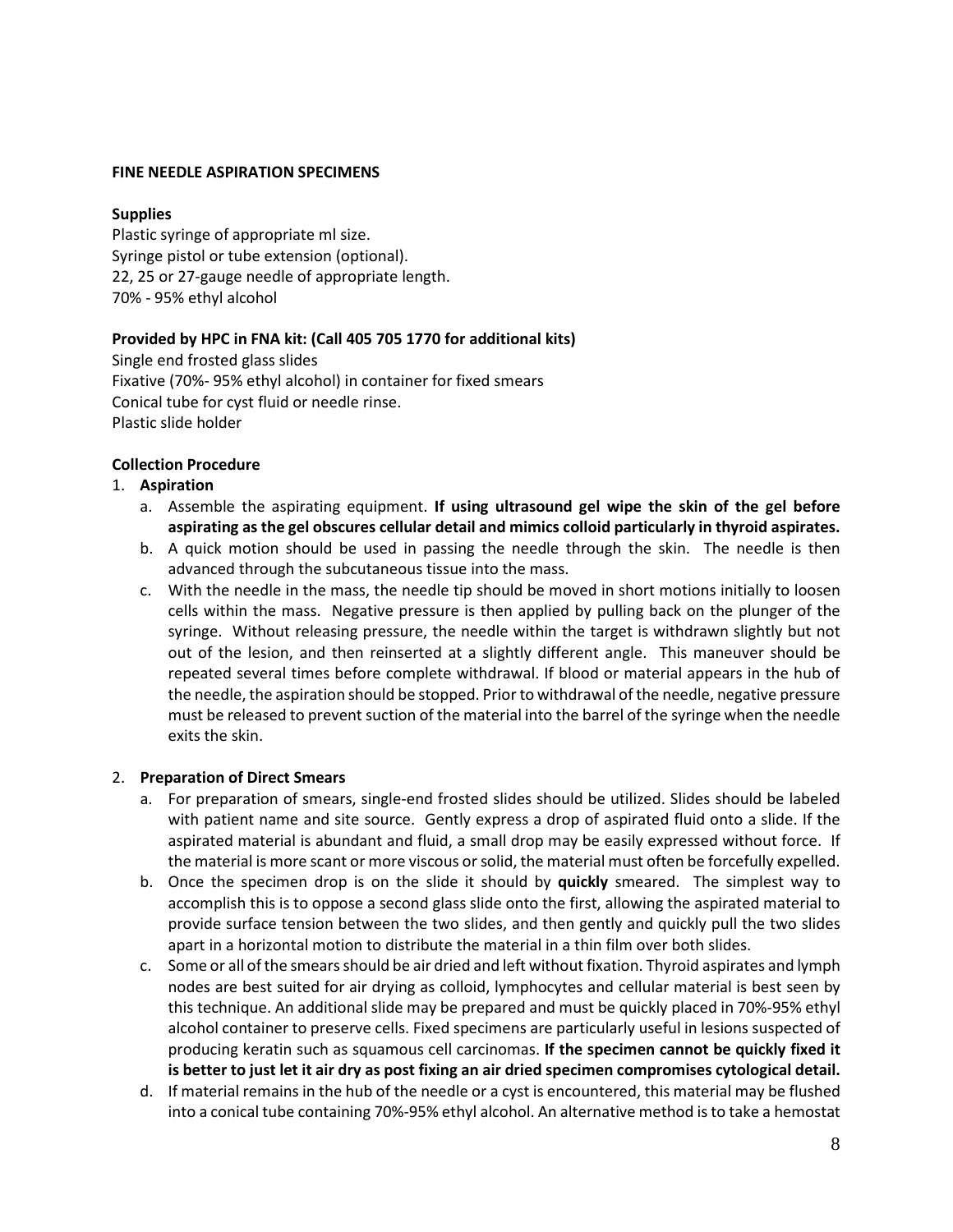and remove the needle and place the plastic hub into the alcohol. From this a cell pellet can be processed as a cell block preparation. Do not send needle to laboratory.

- e. Cyst fluid that is considered for microbiology can be expressed into a sterile red top tube and sent for microbiology studies.
- f. If a lymphoma is suspected aspiration material can also be placed in RPMI (tissue culture media) or viral transport media for possible flow cytometry study.
- g. Submit the specimen at **room temperature** along with the completed HPC requisition.

## **BREAST NIPPLE SECRETION OR DISCHARGE SMEAR**

- 1. **Specimen Required:** A "pea" size droplet for a direct smear
- 2. **Supplies:** Frosted end glass slide (Write the patient's name on the frosted end with a lead pencil). The slide can be air dried or fixed depending on how quickly fixation can occur. If the specimen begins to dry on the slide just let it continue to air dry and do not fix with spray or alcohol as it will disrupt cytologic features. 70-95% alcohol or container of spray fixative.
- 3. **Patient Preparation:** Smears of nipple secretions may be utilized in the detection of breast cancer that involve ducts. **DO NOT MASSAGE OR SQUEEZE THE BREAST.** The following method will express secretion without trauma.

# 4. **Collection Procedure**

- a. Open the bottle of fixative and have the patient hold the bottle near the breast.
- b. Gently express only the nipple and subareolar area of any secretions that may be lying in the collecting ducts. If NO SECRETION APPEARS AT THE NIPPLE WITH THIS GENTLE COMPRESSION, DO NOT MANIPULATE FURTHER.
- c. Allow a "pea size" drop of fluid to collect upon the nipple tip.
- d. Immobilize the breast and using the nipple, smear the material across a glass slide.
- e. IMMEDIATELY drop the slide into the fixative. Time is of the essence here. The smearing of the material across the slide and the dropping of the slide into the fixative should be accomplished in one motion. If this is not possible let the specimen air dry and send without fixative.
- f. Make as many smears as the amount of material allows.
- h. These should be collected by applying the slide directly to the nipple, followed by immediate fixation. Label each slide with the patient name and a second unique identifier such as date of birth and site source and laterality.
- i. Submit the specimen at room temperature along with the completed HPC requisition.

# **CONJUNCTIVAL SCRAPINGS – DIRECT SMEAR**

- 1. **Specimen Required:** Direct smear of material collected from the conjunctival surface. **NOTE: For Specimens Processed for Microbiology or Clinical Analysis:** Specimens intended for culture must be collected in a sterile container or in sterile saline (without fixative) and split from the main Non-Gynecological specimen prior to transport with the proper requisition for microbiology culture or clinical testing. Consult your clinical lab test catalog for specific specimen requirements.
- 2. **Supplies:** Two clean glass slides (single end frosted), fixative (spray fixative or 70% 95% alcohol), conjunctival scraping spatula and test requisition form.
- 3. **Collection Procedure**
	- a. Label the slides with the patient's name and second unique identifier such as date of birth and place in a container filled with 70%- 95% alcohol so that the slides are completely covered.
	- b. Gently scrape the area of abnormality. Remove one of the slides from the fixative. Quickly and evenly smear the collected material on one of the glass slides. Immediately reimmerse the slide in fixative. Repeat the process with the second slide, if necessary, for better diagnostic yield.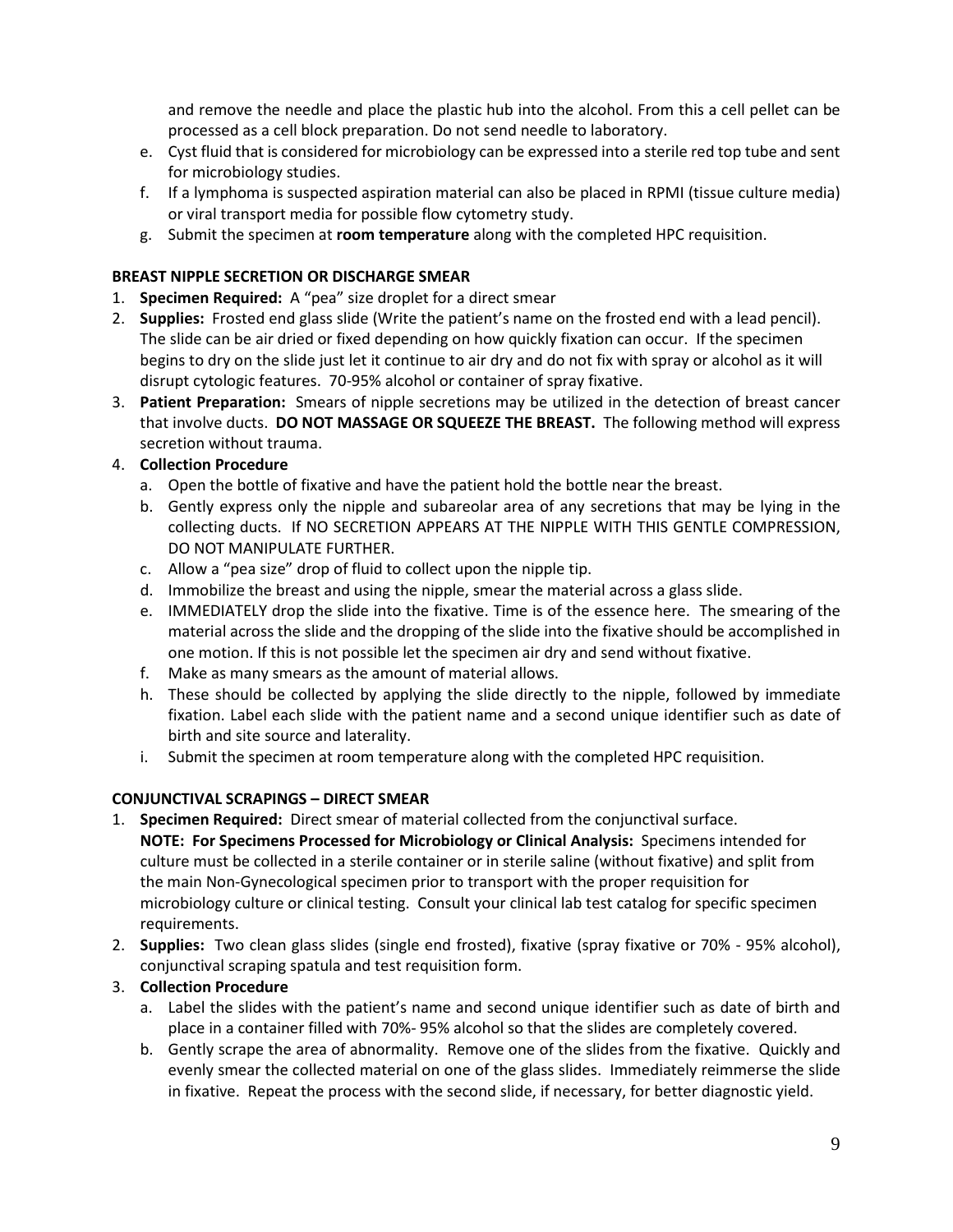- c. Label each slide with the patient name and a second unique identifier such as date of birth and site source and laterality.
- d. Submit the specimen at room temperature along with the completed HPC requisition.

## **SKIN SCRAPINGS/TZANCK SMEARS – DIRECT SMEAR**

- 1. **Specimen Required:** Direct smear of material collected from a skin lesion, usually a vesicle.
- 2. **Supplies:** Two (or more) clean glass slides (frosted end), fixative (70%-95% alcohol), skin scraping spatula and test requisition form.
- 3. **Collection Procedure**
	- a. Label the slides with the patient's name and place in a container filled with 70%-95% alcohol so that the slides are completely covered.
	- b. Gently scrape the area of abnormality. If the abnormality is a vesicle, remove the covering and scrape both at the base of the vesicle and around the rim. Remove one of the slides from the fixative. Quickly and evenly smear the collected material on one of the glass slides. Immediately reimmerse the slide in fixative. Repeat the process with the second slide, if necessary, for better diagnostic yield. Repeat the process for additional areas if necessary.
	- c. Label each slide with the patient name and a second unique identifier such as date of birth and site source and laterality.
	- d. Submit the specimen at room temperature along with the completed HPC requisition.

## **MISCELLANEOUS SPECIMEN COLLECTIONS**

## **PLACENTA**

Collect placenta at the time of delivery and place in mammoth size container. Add 10% neutral buffered formalin to cover the specimen. Frozen placentas may also be submitted for surgical pathology and formalin should be added before sending to the lab. Store at room temperature and transport routinely to HPC laboratory.

## **FETAL DEMISE**

Stillborns up to 500 grams weight or less than 20 weeks gestation are considered a surgical pathology specimen and can be submitted as such to HPC. Later gestation and increased weight specimens require an autopsy or funeral home disposal in the State of Oklahoma.

## **CHROMOSOME ANALYSIS**

Small sections of tissue from the fetal skin or products of conception sent fresh in sterile saline can be used for chromosome analysis. Please call a HPC pathologist to arrange transport in the most expedient way as the cells are fragile and bacterial overgrowth causes cell death.

## **FLOW CYTOMETERY**

Lymph node tissue, fine needle aspirates and bone marrow can be submitted for flow cytometry studies at the time of collections. If the surgeon can split a 2mm slice of the specimen under sterile conditions, cell preservation is best. This sample is then placed in RPMI tissue transport media and sent directly to flow laboratory or to HPC laboratory.

If this is not possible, the fresh specimen can be sent to HPC laboratory after calling and alerting the HPC pathologist that a fresh specimen is to arrive.

## **LIVER BIOPSY FOR QUANTITATIVE IRON**

A minimum of 2 mg of liver tissue is required. This should be submitted in special metal free container provided. Please call HPC to make arrangements for collection and transport.